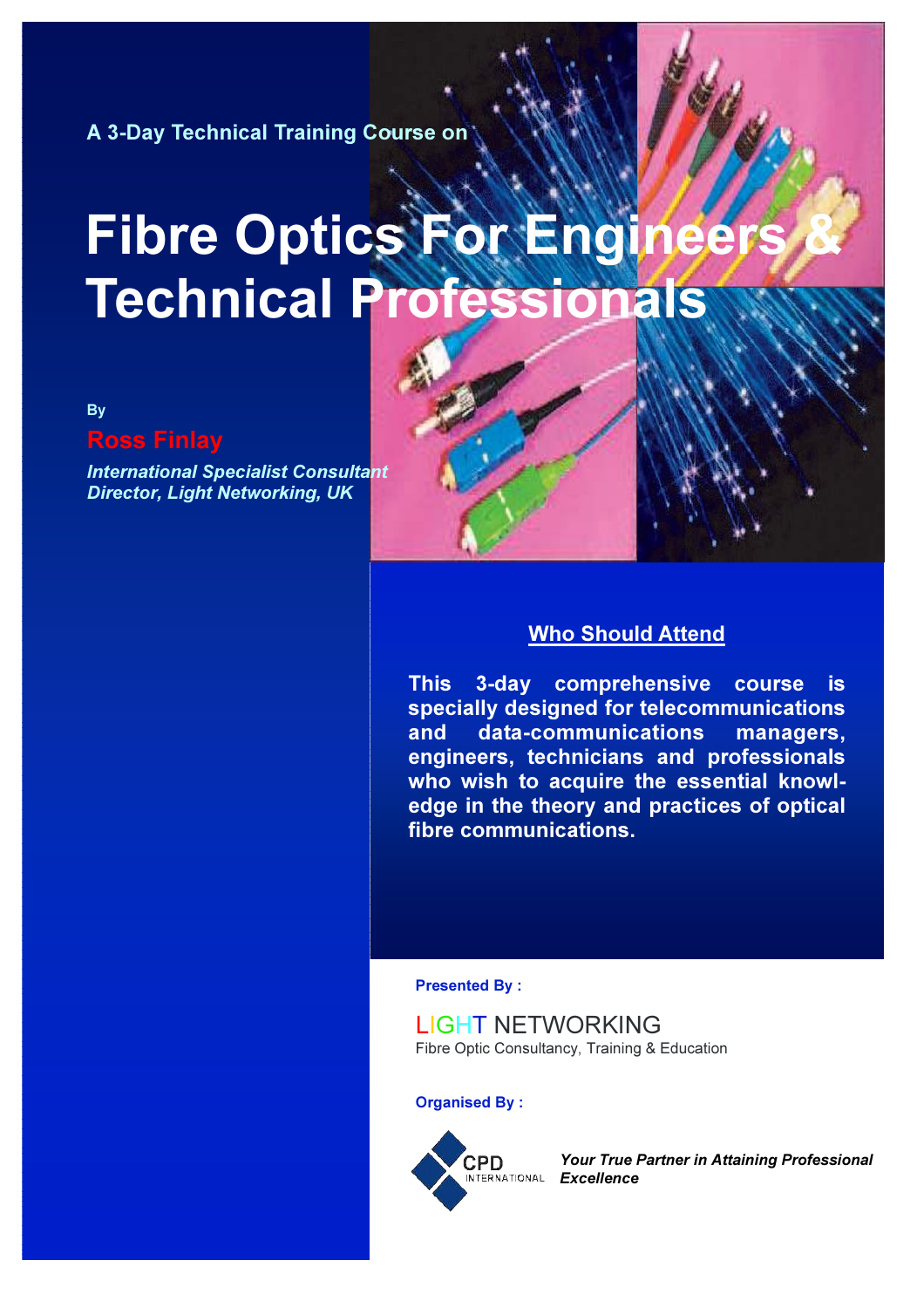Optical fibres are made of glass, usually about 125 micrometers in diameter, they are used to carry signals in the form of pulses of light for over 150km without the need for repeaters.

They have transformed telecommunications, data and video communications in the 21<sup>st</sup> century allowing us to communicate at the speed of light. Optical Fibre Cables are the back-bone of the information superhighway in this information age.

Optical fibres not only find extensive applications in various forms of communication, but also used as sensors with military, security and industrial applications. Minute changes in pressure, temperature, acoustic signals and many other variables can be detected.

 $\overline{1}$ 

This comprehensive course is designed for managers, engineers and technicians who wish to acquire a basic knowledge in the theory and practice of optical fibre communications in the telecommunication, data communication and CATV fields. Sensor applications are also introduced. No prior knowledge of the field is assumed though a technical background is helpful.

This course is an excellent 'quick start' for engineers, technicians and technical sales personnel who are just starting to deal with fibre optics. These participants could range from experienced staff moving into an area involving new fibre optics responsibilities, to recent graduates with a good theoretical background but perhaps lacking the industry context.

Often people become experienced in one area of fibre optics, e.g. splicing, cables or systems, but have limited knowledge of other areas, e.g. laser, detectors of LANs. The course can enable these participants to fill their knowledge gaps and expand their existing areas of expertise.

#### INTRODUCTION **COURSE OUTLINE**

#### DAY<sub>1</sub>

- 1. OVERVIEW
- ◊ History
- ◊ Fibre Fundamentals
- ◊ Applications Areas ◊ Power Transmission ◊ Sensors
	- ◊ Communications
- ◊ Pros & Cons of Fibre
- 2. OPTICAL THEORY
- ◊ Wavelength & Frequency
- ◊ Diffraction
- ◊ Photons
- ◊ Light as an E-M Field
- $\Diamond$  Rays of Light
- ◊ Refractive Index
- ◊ Snell's Law
- ◊ Total Internal Reflection

#### 3. OPTICAL FIBRE THEORY

- ◊ Decibel and Attenuation
- ◊ Dispersion
- ◊ Reflection
- ◊ Gaussian Beams
- ◊ Standing Waves
- $\circ$  Slab Wavequide
- ◊ What is a Mode ?

#### 4. FIBRE MANUFACTURING & TESTING

- ◊ Types of Fibre
- ◊ Fibre Manufacture
- ◊ Perform Measurements
- ◊ Fibre Testing
	- ◊ OTDR
	- ◊ Attenuation
	- ◊ Bandwidth
	- ◊ Dispersion (CD & PMD)
	- ◊ Cutoff Wavelength
	- ◊ Mode Field Diameter
	- ◊ Dimensions
	- ◊ Measurement Systems

### DAY<sub>2</sub>

#### 5. CABLES AND INSTALLATION METHODS

- ◊ Purpose of Cable
- ◊ Cable Elements
- ◊ Cable Properties
- $\Diamond$  Cable Examples
- ◊ Installation Methods
- ◊ Fibre Strength
- ◊ Fibre Life Prediction
- ◊ Fibre Strain Measurement
- ◊ Cable Design & Installation Paper
- 6. SPLICING, CONNECTORS & COMPONENTS<br>  $\diamond$  Fibre End Preparation
- **Fibre End Preparation**
- ◊ Losses in Splices & Connectors
- ◊ Splicing